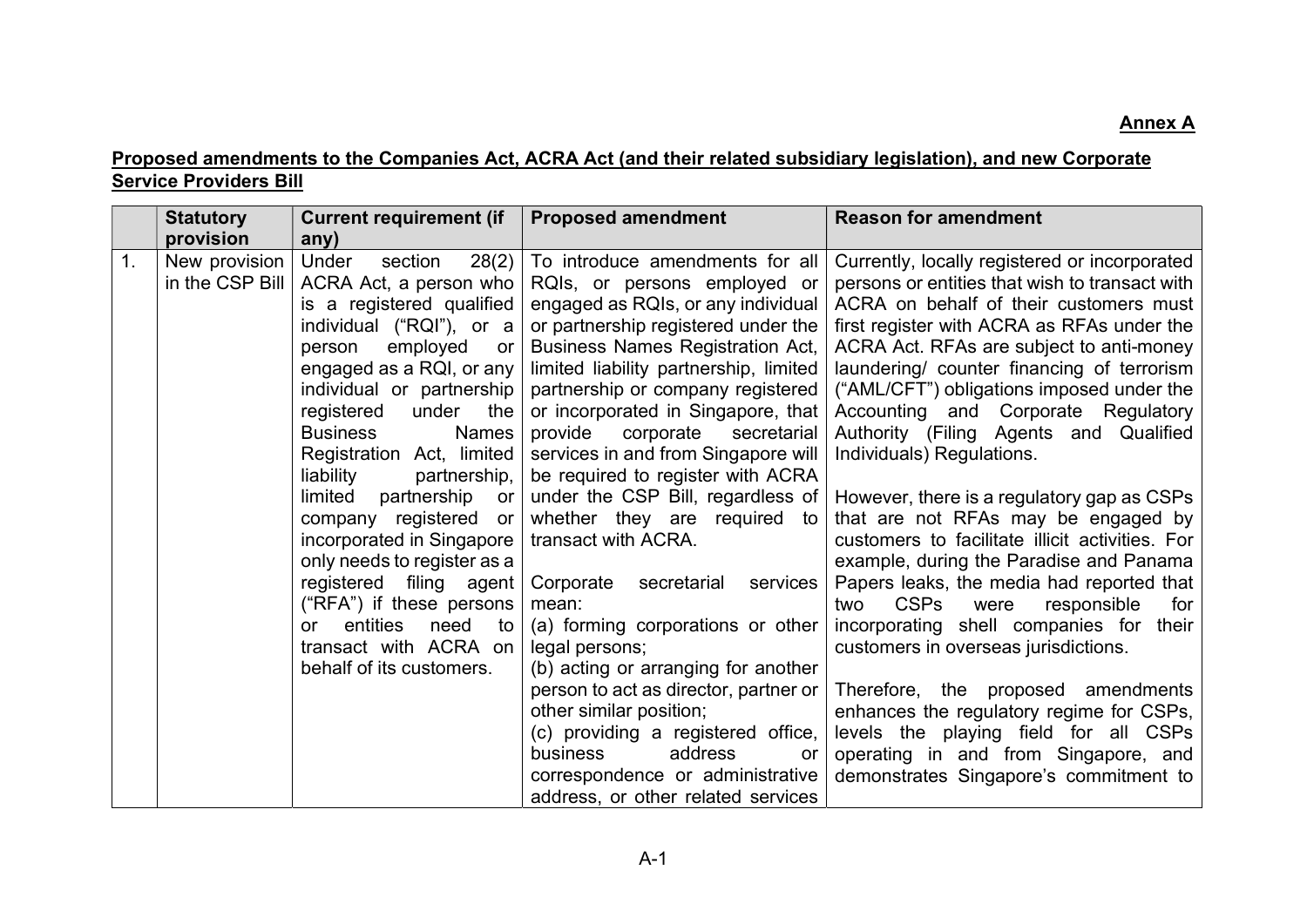|    | <b>Statutory</b><br>provision                                          | <b>Current requirement (if</b><br>any)                                                                                                                                                  | <b>Proposed amendment</b>                                                                                                                                                                                                                                                                                                                                                                     | <b>Reason for amendment</b>                                                                                                                                                                                                                 |
|----|------------------------------------------------------------------------|-----------------------------------------------------------------------------------------------------------------------------------------------------------------------------------------|-----------------------------------------------------------------------------------------------------------------------------------------------------------------------------------------------------------------------------------------------------------------------------------------------------------------------------------------------------------------------------------------------|---------------------------------------------------------------------------------------------------------------------------------------------------------------------------------------------------------------------------------------------|
|    |                                                                        |                                                                                                                                                                                         | for a partnership, corporation or<br>any other legal person;<br>(d) acting or arranging for another<br>person to act as shareholder on<br>behalf of any corporation.<br>Failure by such a Singapore-<br>registered or incorporated person<br>or entity that provides corporate<br>secretarial services in and from<br>Singapore to register will constitute<br>an offence under the CSP Bill. | combat money<br>laundering/<br>terrorism<br>financing ("ML/TF").                                                                                                                                                                            |
| 2. | To<br>amend<br>section<br>the ACRA Act<br>New provision<br>in CSP Bill | The financial penalty for<br>RFAs who are found to<br>$31(13)(d)$ of   have breached the terms<br>and conditions of their<br>registration is up to a<br>maximum \$25,000 per<br>breach. | To increase the maximum financial<br>penalty to at least \$50,000 per<br>breach for RFAs, and impose an<br>equivalent financial penalty for<br>CSPs.                                                                                                                                                                                                                                          | To ensure that the financial penalties are<br>effective, commensurate and dissuasive,<br>taking into consideration sanctions imposed<br>on other service providers in Singapore <sup>1</sup><br>and on CSPs in other foreign jurisdictions. |
| 3. | To<br>amend<br>section<br>32(12)(d)<br>the ACRA Act                    | The financial penalty for  <br>RQIs who are found to<br>of   have breached the terms<br>and conditions of their<br>registration is up to a<br>maximum \$10,000<br>per<br>breach.        | To increase the maximum financial<br>penalty to \$20,000 per breach for<br>RQIs.                                                                                                                                                                                                                                                                                                              |                                                                                                                                                                                                                                             |

<sup>1</sup> For instance, lawyers and money-lenders who commit ML/TF offences face penalties of up to \$100,000.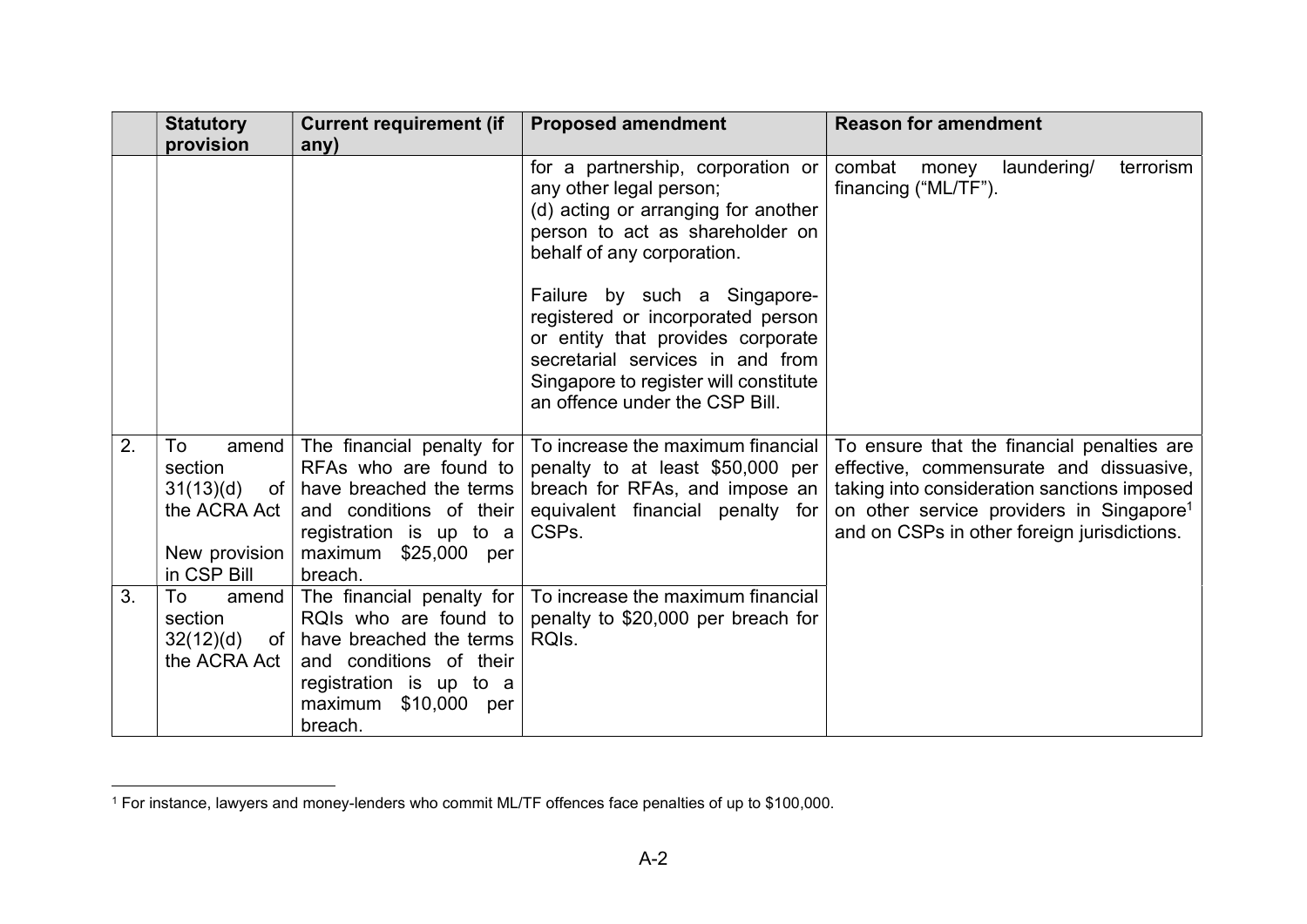|                  | <b>Statutory</b>             | <b>Current requirement (if</b>                                                                                                                                                                                                                                                                                                                                                                                                                                                                                                                                  | <b>Proposed amendment</b>                                                                                                                                                                                                                                                                   | <b>Reason for amendment</b>                                                                                                                                                                                                                                                                                                            |
|------------------|------------------------------|-----------------------------------------------------------------------------------------------------------------------------------------------------------------------------------------------------------------------------------------------------------------------------------------------------------------------------------------------------------------------------------------------------------------------------------------------------------------------------------------------------------------------------------------------------------------|---------------------------------------------------------------------------------------------------------------------------------------------------------------------------------------------------------------------------------------------------------------------------------------------|----------------------------------------------------------------------------------------------------------------------------------------------------------------------------------------------------------------------------------------------------------------------------------------------------------------------------------------|
|                  | provision                    | any)                                                                                                                                                                                                                                                                                                                                                                                                                                                                                                                                                            |                                                                                                                                                                                                                                                                                             |                                                                                                                                                                                                                                                                                                                                        |
| $\overline{4}$ . | New provision<br>in CSP Bill | Currently, under s31(13)<br>ACRA Act, where an RFA<br>has breached any term or<br>condition<br>(including a<br>term or condition relating<br>to AML/ CFT obligations),<br>the Chief Executive of<br>ACRA may cancel or<br>suspend the registration<br>of the RFA, restrict the<br>RFA's<br>of<br>the<br>use<br>transaction<br>electronic<br>system, require the RFA<br>to pay a financial penalty<br>or censure the RFA.<br>There are currently no<br>direct<br>sanctions<br><b>on</b><br>directors/<br>owners/<br>partners of a RFA for<br>breaches of AML/CFT | To introduce a fine not exceeding<br>\$100,000 <sup>2</sup> on directors, owners or<br>partners of CSPs for the CSP's<br>breaches of AML/CFT obligations if<br>the breach was committed with the<br>consent or connivance of, or is<br>attributable to any neglect by these<br>individuals. | The introduction of sanctions on officers/<br>position holders of CSPs would hold these<br>individuals accountable for breaches of<br>AML/ CFT obligations <sup>3</sup> . The proposed<br>amendments also enhances our regulatory<br>regime for CSPs and ensures that the<br>sanctions are effective, proportionate and<br>dissuasive. |
|                  |                              | obligations.                                                                                                                                                                                                                                                                                                                                                                                                                                                                                                                                                    |                                                                                                                                                                                                                                                                                             |                                                                                                                                                                                                                                                                                                                                        |
| 5.               | New provision                | <b>RFAs</b><br>Currently,<br>are                                                                                                                                                                                                                                                                                                                                                                                                                                                                                                                                | To introduce amendments to the                                                                                                                                                                                                                                                              | that CSPs'<br>To ensure<br>customer<br>due                                                                                                                                                                                                                                                                                             |
|                  | in the CSP Bill $ $          | required<br>perform<br>to                                                                                                                                                                                                                                                                                                                                                                                                                                                                                                                                       | equivalent of paragraph $8$ in the                                                                                                                                                                                                                                                          | diligence requirements are consistent with                                                                                                                                                                                                                                                                                             |

 $^2$  This is in line with sanctions for breaches of AML/CFT obligations by other service providers in the Legal Profession Act and the Precious Stones and Precious Metals (Prevention of Money Laundering and Terrorism Financing) Act.

 $^{\rm 3}$  Under section 40 of the ACRA Act, where an offence under the ACRA Act has been committed by a body corporate with the consent or connivance of, or to be attributable to any neglect on the part of, a director, manager, secretary or any similar officer of the body corporate, or any person who was purporting to act in any such capacity, he, as well as the body corporate, shall be guilty of that offence and shall be liable to be proceeded against and punished accordingly.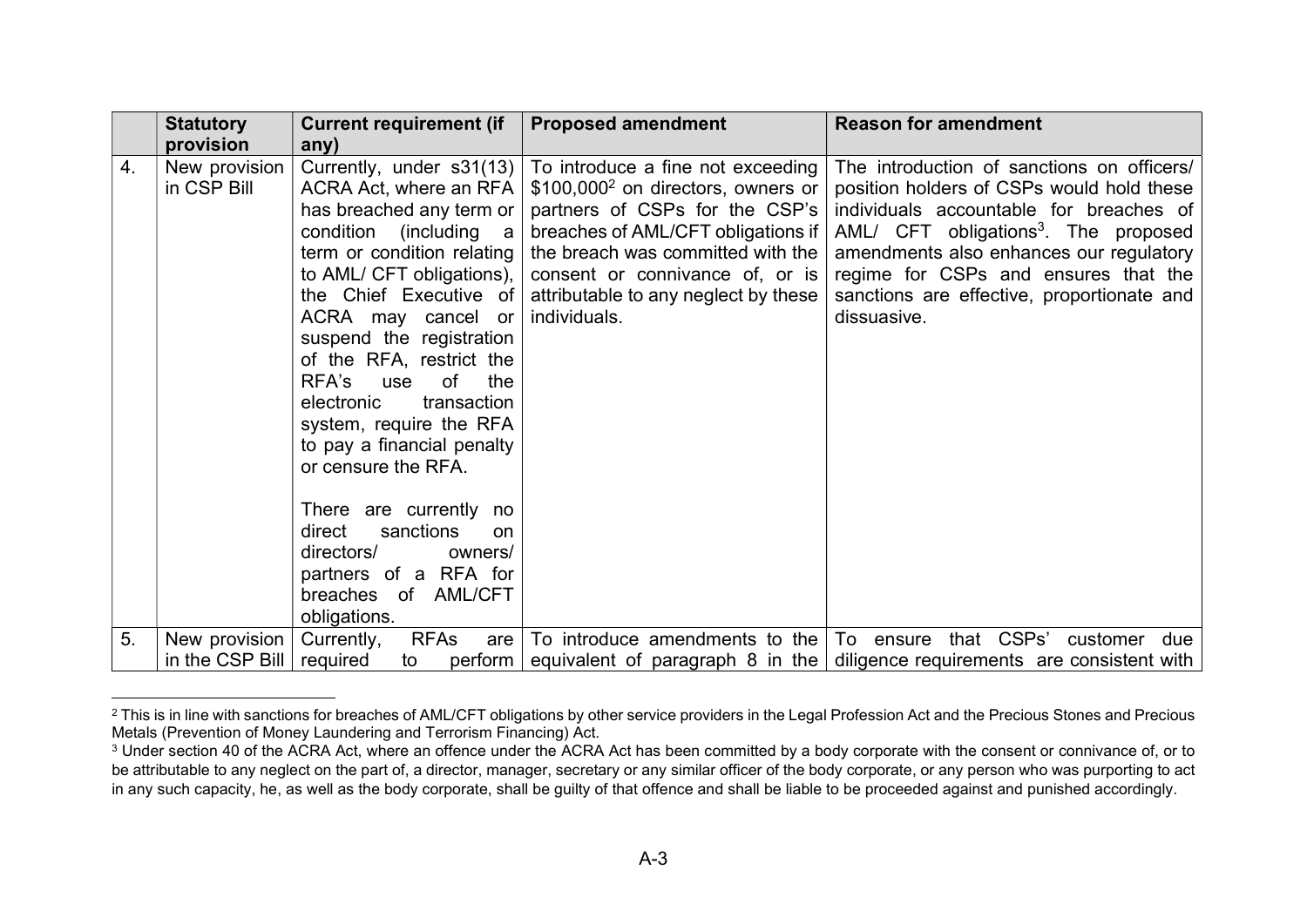|    | <b>Statutory</b>                 | <b>Current requirement (if</b>                                                                                                                                                                                                                   | <b>Proposed amendment</b>                                                                                                                                                                                                                                                              | <b>Reason for amendment</b>                                                                                                                                                                                                                                                                                                                                                                                                                                                                            |
|----|----------------------------------|--------------------------------------------------------------------------------------------------------------------------------------------------------------------------------------------------------------------------------------------------|----------------------------------------------------------------------------------------------------------------------------------------------------------------------------------------------------------------------------------------------------------------------------------------|--------------------------------------------------------------------------------------------------------------------------------------------------------------------------------------------------------------------------------------------------------------------------------------------------------------------------------------------------------------------------------------------------------------------------------------------------------------------------------------------------------|
|    | provision                        | any)                                                                                                                                                                                                                                             |                                                                                                                                                                                                                                                                                        |                                                                                                                                                                                                                                                                                                                                                                                                                                                                                                        |
|    |                                  | customer due diligence<br>on a risk-sensitive basis<br>under paragraph 8 of the<br>First Schedule of ACRA<br>(Filing<br>Agents<br>and<br>Qualified<br>Individuals)<br>but<br>Regulations,<br>the<br>specific requirements are<br>not spelt out.  | CSP Bill, by requiring CSPs to<br>conduct<br>screening<br>of<br>their $\vert$<br>against prescribed<br>customers<br>sources of information (i.e. the<br>relevant United Nations lists and<br>Ministry of Home Affairs lists), and<br>to perform risk assessment on their<br>customers. | the FATF Recommendations, and the<br>requirements for professional accountants<br>who are required to screen their customers<br>against relevant ML and TF information<br>sources.                                                                                                                                                                                                                                                                                                                     |
| 6. | New provision<br>in the CSP Bill | There is currently no<br>requirement for RFAs to<br>implement a group-wide<br>AML/CFT policy to require<br>branches<br>their<br>or<br>subsidiaries in Singapore<br>or elsewhere to adhere to<br>a group policy to mitigate<br>their ML/TF risks. | To require CSPs to implement $a \mid To$<br>group-wide AML/CFT policy to<br>their<br>require<br>branches<br>and $\vert$<br>subsidiaries in<br>Singapore<br>or <sub>1</sub><br>elsewhere to have a group policy to<br>mitigate their ML/TF risks.                                       | <b>FATF</b><br>consistency<br>with<br>ensure<br>18<br>Recommendation<br>read<br>with<br>Recommendation 23 <sup>4</sup> , which require CSPs<br>to implement group-wide programmes<br>against ML/TF/ financing of proliferation of<br>weapons of mass destruction <sup>5</sup> including<br>policies and procedures for sharing<br>information within the group, and enhance<br>the regulatory regime for CSPs<br>This also ensures consistency with the<br>requirements for other professional sectors |

<sup>4</sup> FATF Recommendation 18 require financial groups to implement group-wide programmes against ML/TF, including policies and procedures for sharing information within the group for AML/CFT purposes. FATF Recommendation 23 states that the requirements in FATF Recommendation 18 apply to all designated non-financial businesses and professions ("DNFBPs"). CSPs fall under DNFBPs.

 $^5$  Financing of proliferation of weapon of mass destruction is the act of providing funds or financial services which are used in whole or in part, for manufacturing, acquisition, possession, development, export etc for weapons of mass destruction.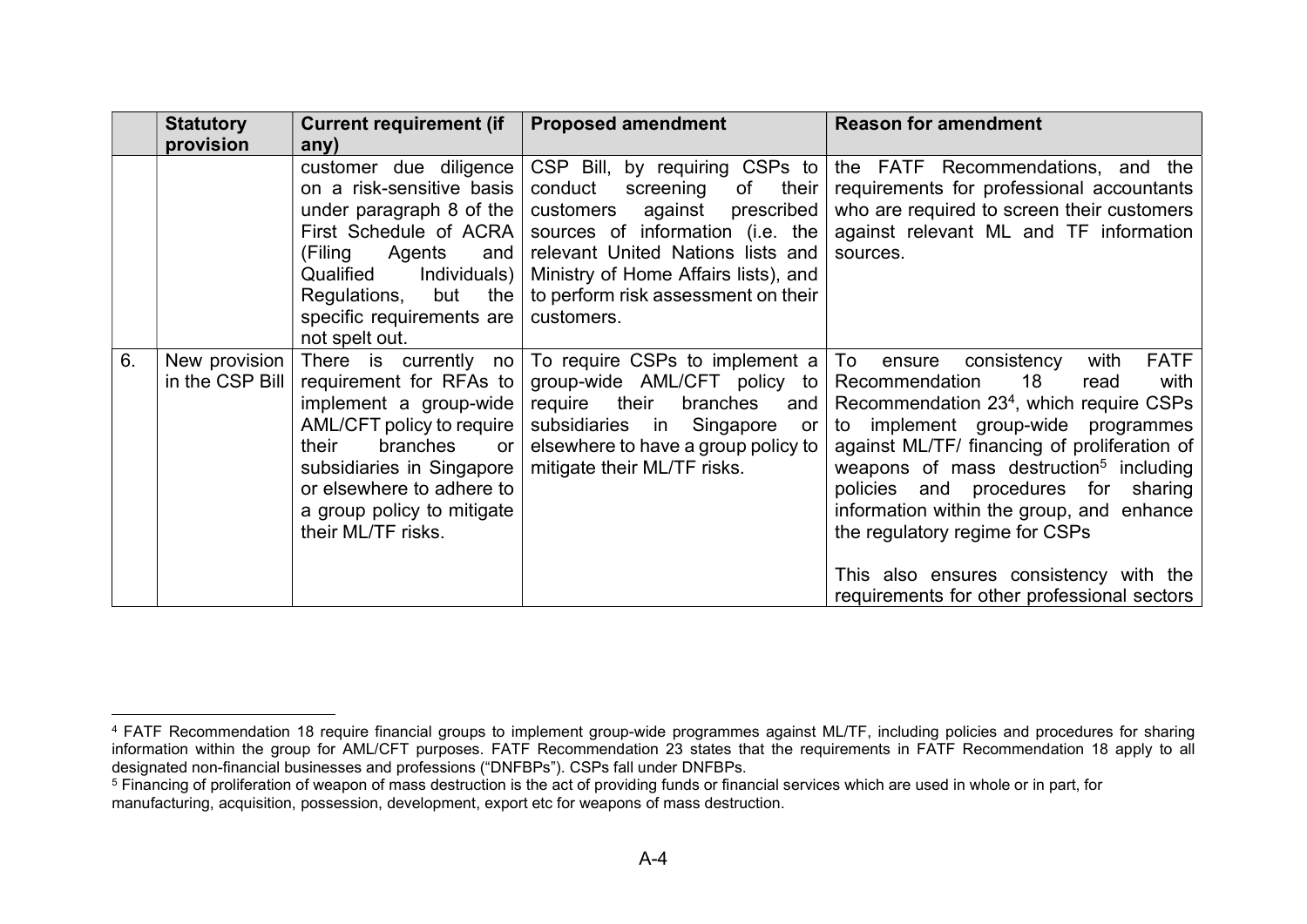|    | <b>Statutory</b><br>provision                                                                                                                                             | <b>Current requirement (if</b><br>any)                                                                                                                                        | <b>Proposed amendment</b>                                                                                                              | <b>Reason for amendment</b>                                                                                                                                                                                                                                                                                                                                                        |
|----|---------------------------------------------------------------------------------------------------------------------------------------------------------------------------|-------------------------------------------------------------------------------------------------------------------------------------------------------------------------------|----------------------------------------------------------------------------------------------------------------------------------------|------------------------------------------------------------------------------------------------------------------------------------------------------------------------------------------------------------------------------------------------------------------------------------------------------------------------------------------------------------------------------------|
|    |                                                                                                                                                                           |                                                                                                                                                                               |                                                                                                                                        | such as public accountants, moneylenders,<br>pawnbrokers and lawyers <sup>6</sup> .                                                                                                                                                                                                                                                                                                |
| 7. | To<br>amend<br>paragraph 26<br>the<br>First<br>of<br><b>Schedule</b><br>of<br><b>ACRA</b><br>the<br>(Filing Agents<br>and Qualified<br>Individuals)<br><b>Regulations</b> | RFAs are required to<br>display their notices of<br>registration<br>conspicuously at every<br>place of business at which<br>they carry out the function<br>of a filing agent. | To remove this requirement.                                                                                                            | To remove the administrative burden on<br>RFAs, as verification can be done using the<br>publicly accessible search function on<br>ACRA's electronic transaction system,<br>Bizfile+.                                                                                                                                                                                              |
| 8. | New provision<br>in the CSP Bill                                                                                                                                          | There is<br>currently<br>no<br>requirement for RFAs to<br>copy of their<br>file a<br>transaction<br>suspicious<br>("STRs")<br>with<br>reports<br>ACRA.                        | To require CSPs to provide ACRA<br>with copies of STRs that they file<br>with the Suspicious Transaction<br>Reporting Office ("STRO"). | To facilitate more timely follow-up by ACRA<br>on suspicious transactions, and ensures<br>consistency with the Casino<br>Control<br>(Prevention of Money Laundering and<br>Terrorism Financing) Regulations, which<br>require a casino operator, at the time or<br>immediately after it files a STR to STRO, to<br>submit a copy of the STR to the Casino<br>Regulatory Authority. |
| 9. | Not to include<br>exemptions                                                                                                                                              | Currently, RFAs need not  <br>inquire if there exists any<br>beneficial<br>owner<br>in.                                                                                       | To<br>the<br>exemptions<br>remove<br>equivalent to those in paragraph<br>$10(7)(a)$ and $10(7)(b)$ of the First such                   | <b>FATF</b><br>To ensure consistency with the<br>Recommendations, which do not permit<br>blanket<br>exemptions<br>unless                                                                                                                                                                                                                                                           |

 $^6$  For example, Rule 18(2) of the Legal Profession (Prevention of Money Laundering and Financing of Terrorism) Rules states that "Where a Singapore law practice has any branch or subsidiary (whether in Singapore or elsewhere), the Singapore law practice must implement group-wide programmes for the prevention of money laundering and the financing of terrorism …".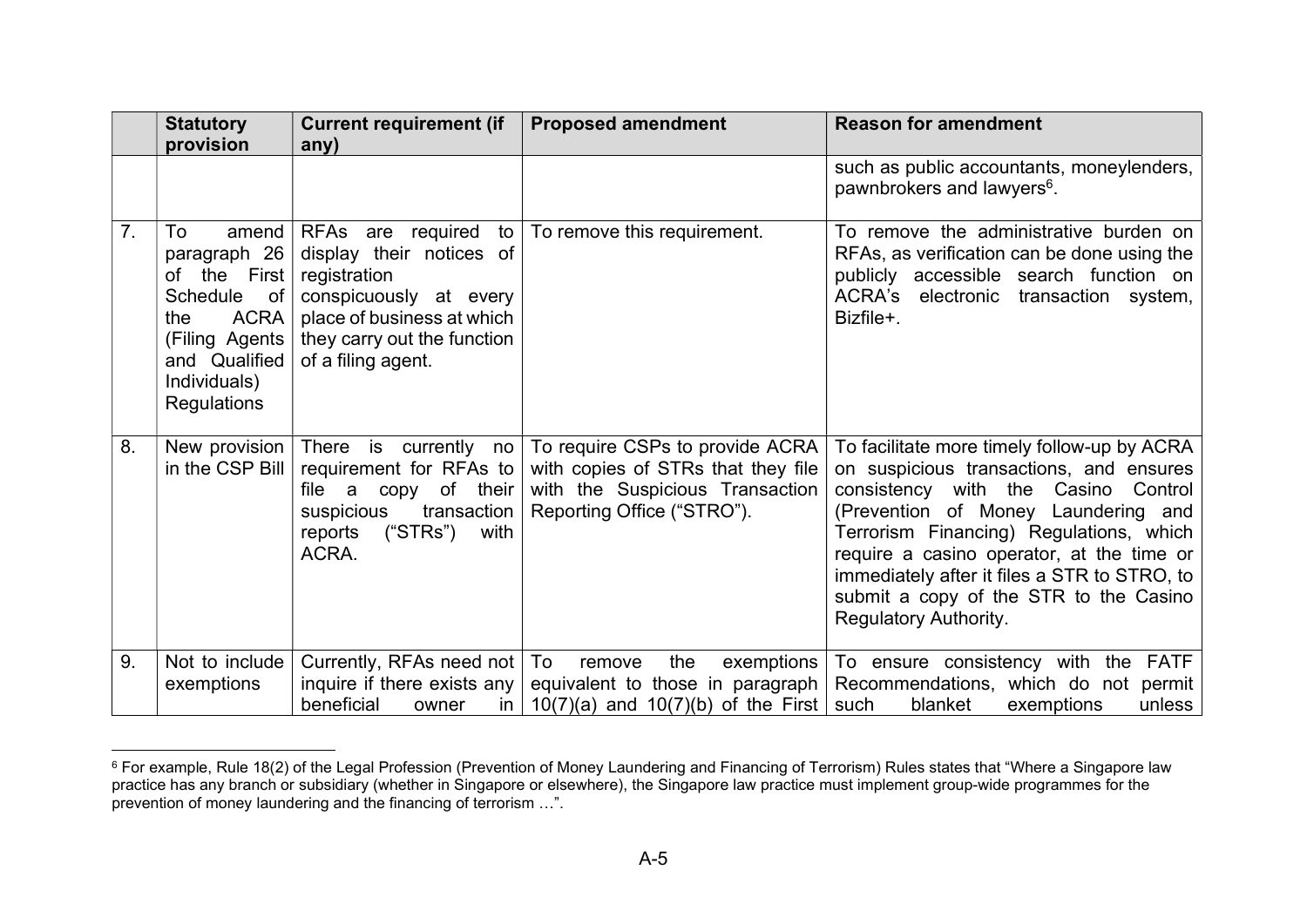|                 | <b>Statutory</b><br>provision                                                                                                                                                                          | <b>Current requirement (if</b><br>any)                                                                                                                             | <b>Proposed amendment</b>                                                                                                                                                                                                                                                                                     | <b>Reason for amendment</b>                                                                                                                                                                                                                                                            |
|-----------------|--------------------------------------------------------------------------------------------------------------------------------------------------------------------------------------------------------|--------------------------------------------------------------------------------------------------------------------------------------------------------------------|---------------------------------------------------------------------------------------------------------------------------------------------------------------------------------------------------------------------------------------------------------------------------------------------------------------|----------------------------------------------------------------------------------------------------------------------------------------------------------------------------------------------------------------------------------------------------------------------------------------|
|                 | to<br>equivalent<br>those in<br>paragraphs<br>$10(7)(a)$ and<br>(b) of the First $ $<br>Schedule<br>of<br>ACRA (Filing<br>Agents<br>and<br>Qualified<br>Individuals)<br>Regulations in<br>the CSP Bill | relation to a customer<br>where the customer is $(a)$<br>a Singapore government<br>entity or (b) a foreign<br>government entity.                                   | Schedule of the Regulations which<br>provide that RFAs do not have to<br>inquire on the existence of<br>beneficial owners in relation to a<br>customer which is a Singapore<br>government entity or a foreign<br>government entity.                                                                           | jurisdictions are able to show that the ML/TF<br>risks involved are low.<br>This also ensures consistency with the<br>removal of the exemptions equivalent to<br>those in paragraphs $10(7)(a)$ and $10(7)(b)$ of<br>the First Schedule of the Regulations for<br>banks <sup>7</sup> . |
| 10 <sub>1</sub> | New provision<br>in CSP Bill.                                                                                                                                                                          | There is currently<br>no<br>requirement relating<br>to<br>financing of proliferation<br>of mass<br>of weapons<br>$("PF")$ for<br>destruction<br>RFA <sub>s</sub> . | To provide that the AML/CFT<br>obligations for CSPs also cover PF.<br>These obligations require CSPs to<br>perform screening against the<br>relevant Regulations under the<br>United Nations Act and not to<br>conduct business with individuals<br>or entities from countries which<br>have been sanctioned. | To ensure consistency with the AML/CFT<br>obligations in the FATF Recommendations,<br>which cover PF, and also ensure that CSPs<br>comply with the requirements in the United<br>Nations Act.                                                                                          |
| 11.             | New provision<br>in CSP Bill                                                                                                                                                                           | There are no specific<br>requirements for CSPs to<br>ensure that the individuals<br>they appoint as nominee<br>directors<br>fit<br>and<br>are                      | To require CSPs to ensure that<br>individuals they appoint to act as<br>nominee directors:<br>are fit and proper; and<br>(i)                                                                                                                                                                                  | Currently, there has been a significant<br>increase in the misuse of nominee<br>directorship arrangements in the creation<br>and misuse of shell companies by<br>concealing the identity of a company's true                                                                           |

 $^7$  The equivalent exemptions have been removed from paragraphs 6.16(a) and (b) of "MAS Notice 626 on Prevention of Money Laundering and Countering the Financing of Terrorism – Banks" since 30 Nov 2015.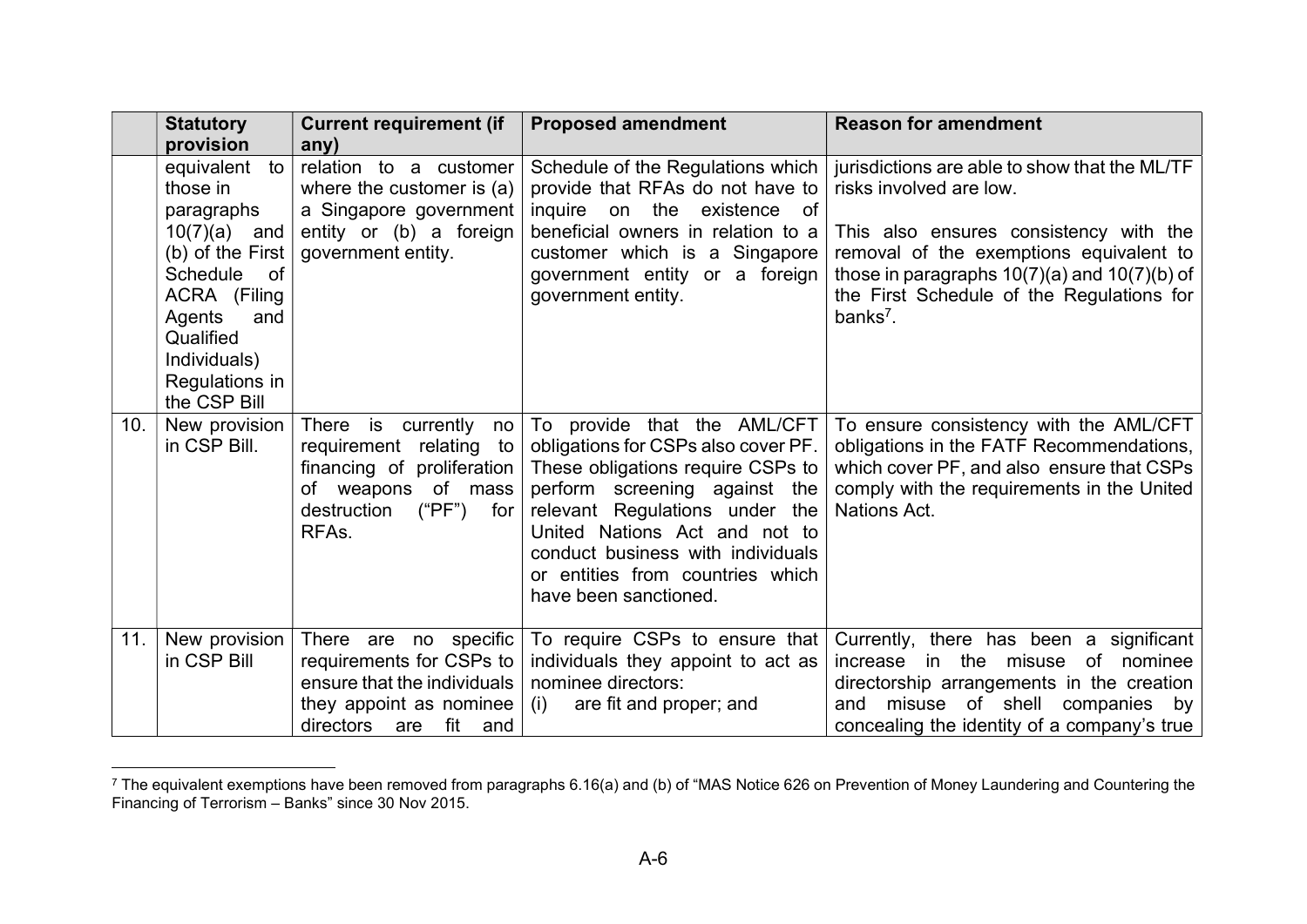|     | <b>Statutory</b><br>provision | <b>Current requirement (if</b>                                                                                                                                       | <b>Proposed amendment</b>                                                                                                                                                                                                          | <b>Reason for amendment</b>                                                                                                                                                                                                                                                                                                                                                                                                              |
|-----|-------------------------------|----------------------------------------------------------------------------------------------------------------------------------------------------------------------|------------------------------------------------------------------------------------------------------------------------------------------------------------------------------------------------------------------------------------|------------------------------------------------------------------------------------------------------------------------------------------------------------------------------------------------------------------------------------------------------------------------------------------------------------------------------------------------------------------------------------------------------------------------------------------|
|     |                               | any)<br>proper. There are also no<br>additional<br>obligations<br>individuals<br>imposed on<br>acting<br>nominees<br>as<br>directors<br>by<br>of<br>way<br>business. | prescribed<br>training<br>(ii)<br>satisfy<br>requirements, if they hold<br>than<br>legally<br>more<br>a<br>prescribed<br>number<br>0f<br>nominee directorships by way<br>of business (unless they are<br>qualified persons $)^8$ . | beneficial owners, in order to facilitate<br>laundering. The<br>money<br>situation is<br>observed to be largely created by CSPs,<br>who in carrying on business of providing<br>nomineeship directorship services, appoint<br>unqualified individuals to act as nominee<br>directors. Such individuals who act as<br>nominee directors are also not required to<br>comply with additional legal obligations<br>relating to directorship. |
|     |                               |                                                                                                                                                                      |                                                                                                                                                                                                                                    | Therefore, the proposed amendments are<br>intended to address these risks and prevent<br>misuse of nominee directorship<br>the<br>arrangements by way of business, and to<br>improve the quality of individuals who act as<br>nominee directors by way of business.                                                                                                                                                                      |
| 12. | New provision<br>in Companies | Individuals<br>who<br>are<br>nominee<br>directors/                                                                                                                   | To require nominee directors and<br>shareholders to disclose<br>their                                                                                                                                                              | In Feb 2022, the FATF Recommendations<br>have been amended to enhance the                                                                                                                                                                                                                                                                                                                                                                |
|     | Act                           | shareholders<br>only  <br>are                                                                                                                                        | nominee status and the identity of                                                                                                                                                                                                 |                                                                                                                                                                                                                                                                                                                                                                                                                                          |

 $^{\rm 8}$  A qualified person is one who satisfies the professional requirements under Regulation 4 of the ACRA (Filing Agents and Qualified Individuals) Regulations, such as:

- an advocate and solicitor of the Supreme Court of Singapore;
- a public accountant registered under the Accountants Act;
- a member of the Institute of Singapore Chartered Accountants;
- a member of the Association of International Accountants (Singapore Branch);
- a member of the Institute of Company Accountants, Singapore; or
- a member of the Chartered Secretaries Institute of Singapore.

 $\bullet$